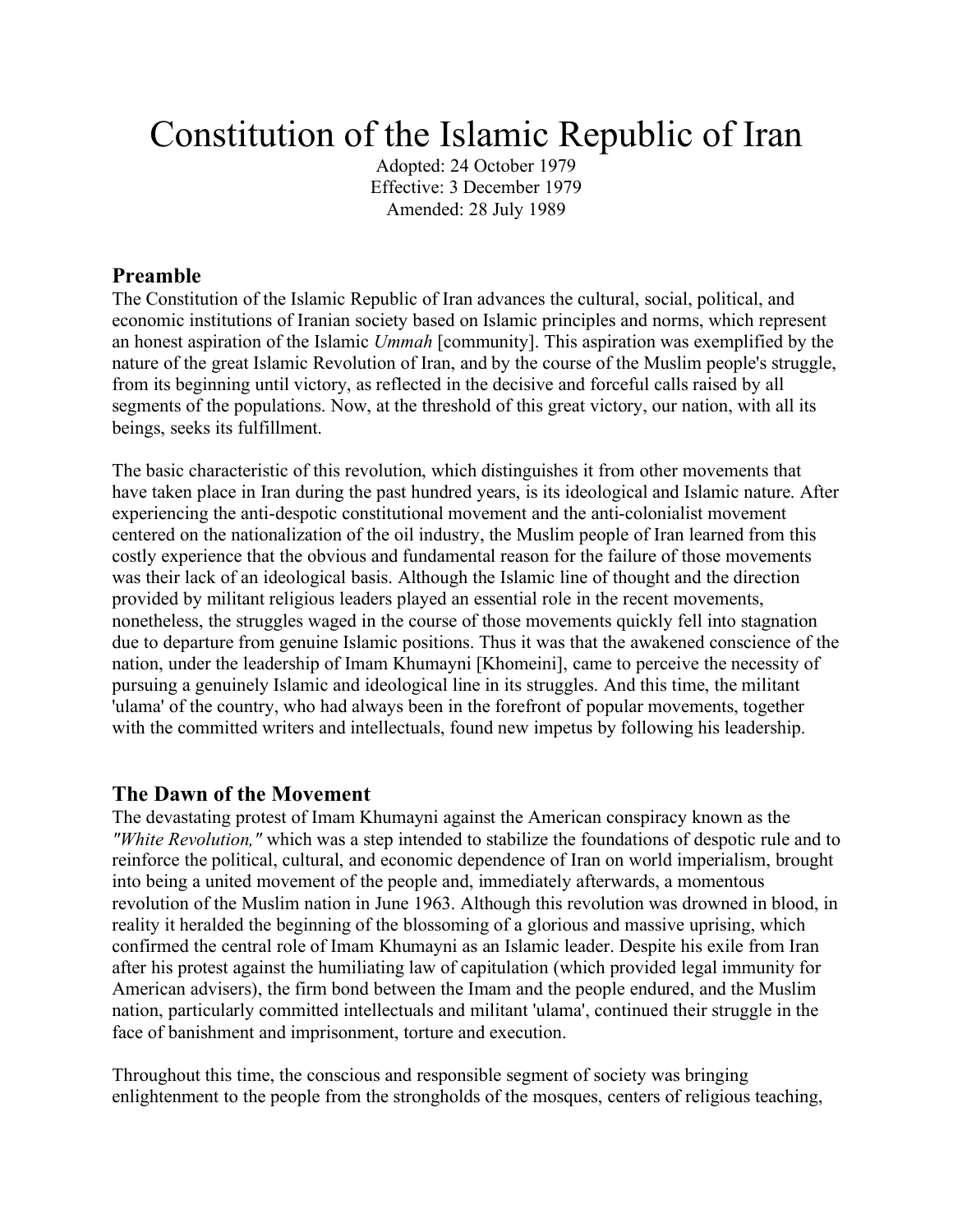and universities. Drawing inspiration from the revolutionary and fertile teachings of Islam, they began the unrelenting yet fruitful struggle of raising the level of ideological awareness and revolutionary consciousness of the Muslim people. The despotic regime which had begun the suppression of the Islamic movement with barbaric attacks on the Faydiyyah Madrasah, Tehran University, and all other active centers of revolution, in an effort to evade the revolutionary anger of the people, resorted to the most savage and brutal measures. And in these circumstances, execution by firing squads, endurance of medieval tortures, and long terms of imprisonment were the price our Muslim nation had to pay to prove its firm resolve to continue the struggle. The Islamic Revolution of Iran was nurtured by the blood of hundreds of young men and women, infused with faith, who raised their cries of *"Allahu Akbar"* at daybreak in execution yards, or were gunned down by the enemy in streets and marketplaces. Meanwhile, the continuing declarations and messages of the Imam that were issued on various occasions, extended and deepened the consciousness and determination of the Muslim nation to the utmost.

## **Islamic Government**

The plan of the Islamic government as proposed by Imam Khumayni at the height of the period of repression and strangulation practiced by the despotic regime, produced a new specific, and streamline motive for the Muslim people, opening up before them the true path of Islamic ideological struggle, and giving greater intensity to the struggle of militant and committed Muslims both within the country and abroad.

The movement continued on this course until finally popular dissatisfaction and intense rage of the public caused by the constantly increasing repression at home, and the projection of the struggle at the international level after exposure of the regime by the 'ulama' and militant students, shook the foundations of the regime violently. The regime and its sponsors were compelled to decrease the intensity of repression and to *"liberalize"* the political atmosphere of the country. This, they imagined, would serve as a safety valve, which would prevent their eventual downfall. But the people, aroused, conscious, and resolute under the decisive and unfaltering leadership of the Imam, embarked on a triumphant, unified, comprehensive, and countrywide uprising.

## **The Wrath of the People**

The publication of an outrageous article meant to malign the revered 'ulama' and in particular Imam Khumayni on 7 January 1978 by the ruling regime accelerated the revolutionary movement and caused an outburst of popular outrage across the country. The regime attempted to quiet the heat of the people's anger by drowning the protest and uprising in blood, but the bloodshed only quickened the pulse rate of the Revolution. The seventh-day and fortieth-day commemorations of the martyrs of the Revolution, like a series of steady heartbeats, gave greater vitality, intensity, vigor, and solidarity to this movement all over the country. In the course of this popular movement, the employees of all government establishments took an active part in the effort to overthrow the tyrannical regime by calling a general strike and participating in street demonstrations. The widespread solidarity of men and women of all segments of society and of all political and religious factions, played a clearly determining role in the struggle. Especially the women were actively and massively present in a most conspicuous manner at all stages of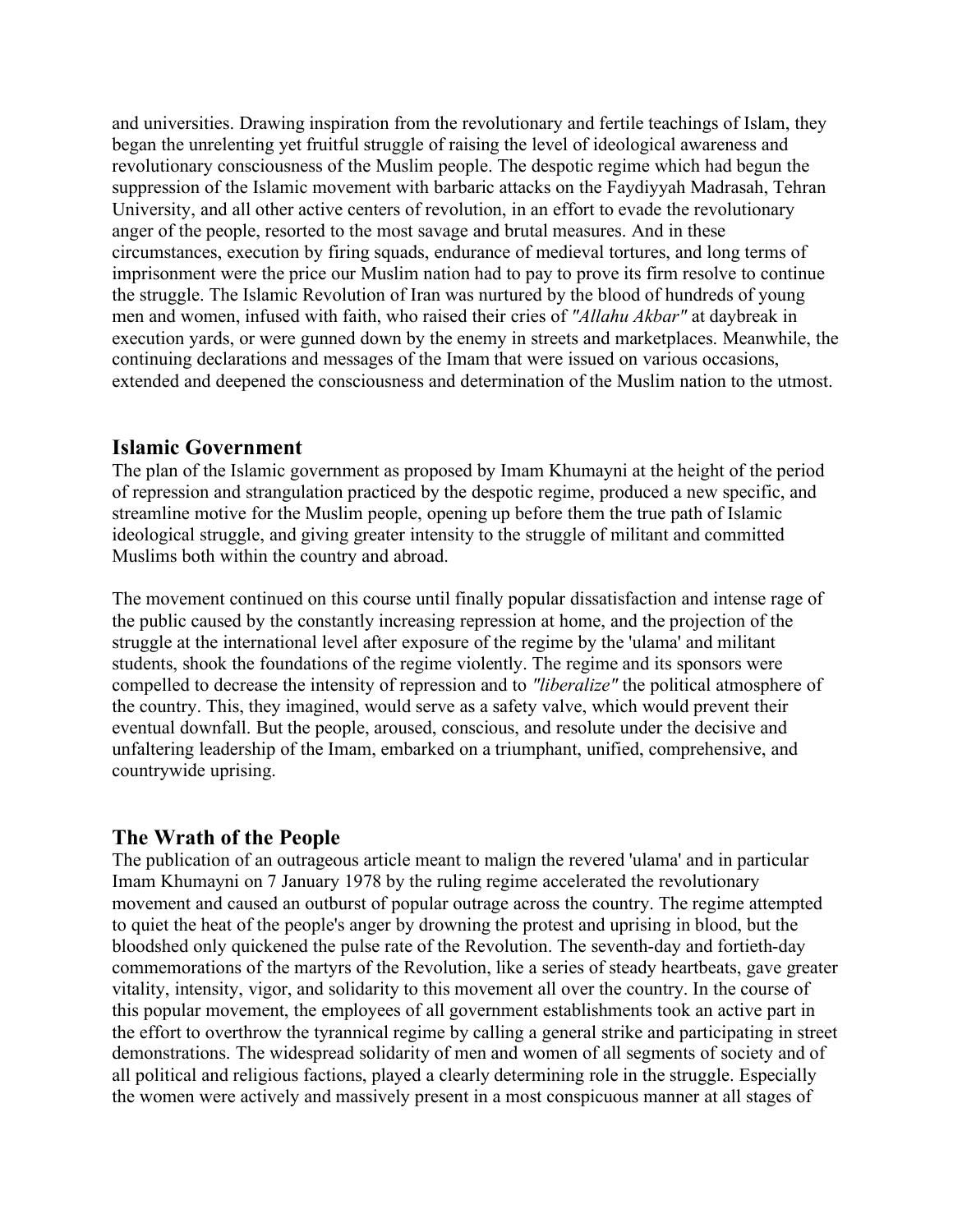this great struggle. The common sight of mothers with infants in their arms rushing towards the scene of battle and in front of the barrels of machine-guns indicated the essential and decisive role played by this major segment of society in the struggle.

# **The Price the Nation Paid**

After slightly more than a year of continuous and unrelenting struggle, the sapling of the evolution, watered by the blood of more than 60,000 martyrs and 100,000 wounded and disabled, not to mention property damage, came to bear fruit amidst the cries of *"Independence! Freedom! Islamic government!"* This great movement, which attained victory through reliance upon faith, unity, and the decisiveness of its leadership at every critical and sensitive juncture, as well as the self-sacrificing spirit of the people, succeeded in upsetting all the calculations of imperialism and destroying all its connections and institutions, thereby opening a new chapter in the history of all-embracing popular revolutions of the world.

On 12 and 13 February 1979, the world witnessed the collapse of the monarchical regime. Domestic tyranny and foreign domination, both of which were based upon it, were shattered. This great success proved to be the vanguard of Islamic government – a long-cherished desire of the Muslim people – and brought with it the glad tidings of final victory.

Unanimously, the Iranian people declared their final and firm decision, in the referendum on the Islamic Republic, to bring about a new political system, that of the Islamic Republic. A majority of 98.2% of the people voted for this system. The Constitution of the Islamic Republic of Iran, setting forth as it does the political, social, cultural, and economic institutions and their relations that are to exist in society, must now provide for the consolidation of the foundations of Islamic government, and propose the plan of a new system of government to be erected on the ruins of the previous order.

# **The Form of Government in Islam**

In the view of Islam, government does not derive from the interests of a class, nor does it serve the domination of an individual or a group. Rather, it represents the fulfillment of the political ideal of a people who bear a common faith and common outlook, taking an organized form in order to initiate the process of intellectual and ideological evolution towards the final goal, i.e., movement towards Allah. Our nation, in the course of its revolutionary developments, has cleansed itself of the dust and impurities that accumulated during the past and purged itself of foreign ideological influences, returning to authentic intellectual standpoints and world-view of Islam. It now intends to establish an ideal and model society on the basis of Islamic norms. The mission of the Constitution is to realize the ideological objectives of the movement and to create conditions conducive to the development of man in accordance with the noble and universal values of Islam.

With due attention to the Islamic content of the Iranian Revolution, the Constitution provides the necessary basis for ensuring the continuation of the Revolution at home and abroad. In particular, in the development of international relations, the Constitution will strive with other Islamic and popular movements to prepare the way for the formation of a single world community (in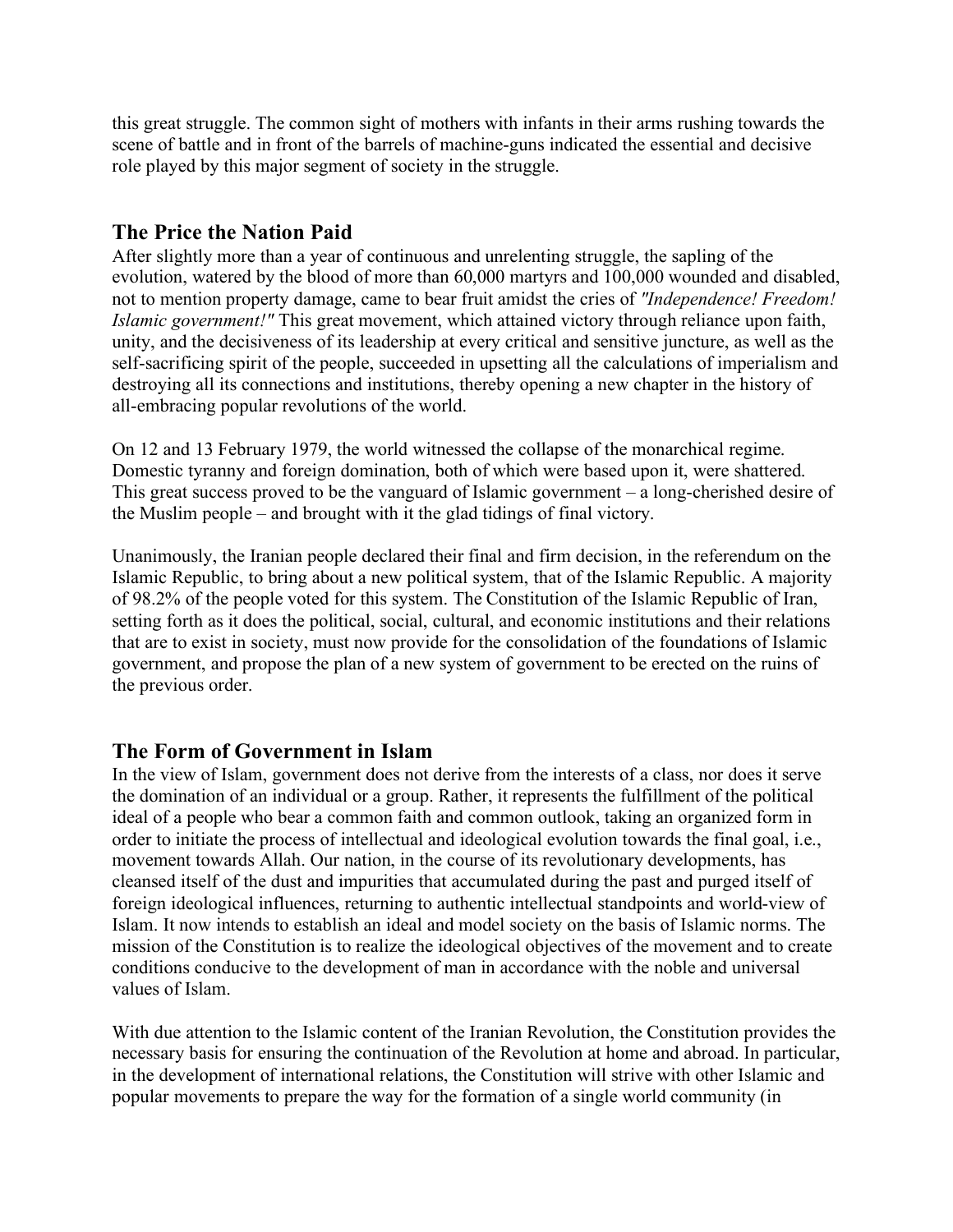accordance with the Koranic verse *"This your community is a single community, and I am your Lord, so worship Me"* [21:92]), and to assure the continuation of the struggle for the liberation of all deprived and oppressed peoples in the world....

# **Woman in the Constitution**

Through the creation of Islamic social infrastructures, all the elements of humanity that served the multifaceted foreign exploitation shall regain their true identity and human rights. As a part of this process, it is only natural that women should benefit from a particularly large augmentation of their rights, because of the greater oppression that they suffered under the old regime.

The family is the fundamental unit of society and the main center for the growth and edification of human being. Compatibility with respect to belief and ideal, which provides the primary basis for man's development and growth, is the main consideration in the establishment of a family. It is the duty of the Islamic government to provide the necessary facilities for the attainment of this goal. This view of the family unit delivers woman from being regarded as an object or instrument in the service of promoting consumerism and exploitation. Not only does woman recover thereby her momentous and precious function of motherhood, rearing of ideologically committed human beings, she also assumes a pioneering social role and becomes the fellow struggler of man in all vital areas of life. Given the weighty responsibilities that woman thus assumes, she is accorded in Islam great value and nobility.

# **An Ideological Army**

In the formation and equipping of the country's defence forces, due attention must be paid to faith and ideology as the basic criteria. Accordingly, the Army of the Islamic Republic of Iran and the Islamic Revolutionary Guards Corps are to be organized in conformity with this goal, and they will be responsible not only for guarding and preserving the frontiers of the country, but also for fulfilling the ideological mission of jihad in God's way; that is, extending the sovereignty of God's law throughout the world (this is in accordance with the Koranic verse *"Prepare against them whatever force you are able to muster, and strings of horses, striking fear into the enemy of God and your enemy, and others besides them"* [8:60]).

# **The Judiciary in the Constitution**

The judiciary is of vital importance in the context of safeguarding the rights of the people in accordance with the line followed by the Islamic movement, and the prevention of deviations within the Islamic nation. Provision has therefore been made for the creation of a judicial system based on Islamic justice and operated by just judges with meticulous knowledge of the Islamic laws. This system, because of its essentially sensitive nature and the need for full ideological conformity, must be free from every kind of unhealthy relation and connection (this is in accordance with the Koranic verse *"When you judge among the people, judge with justice"* [4:58]).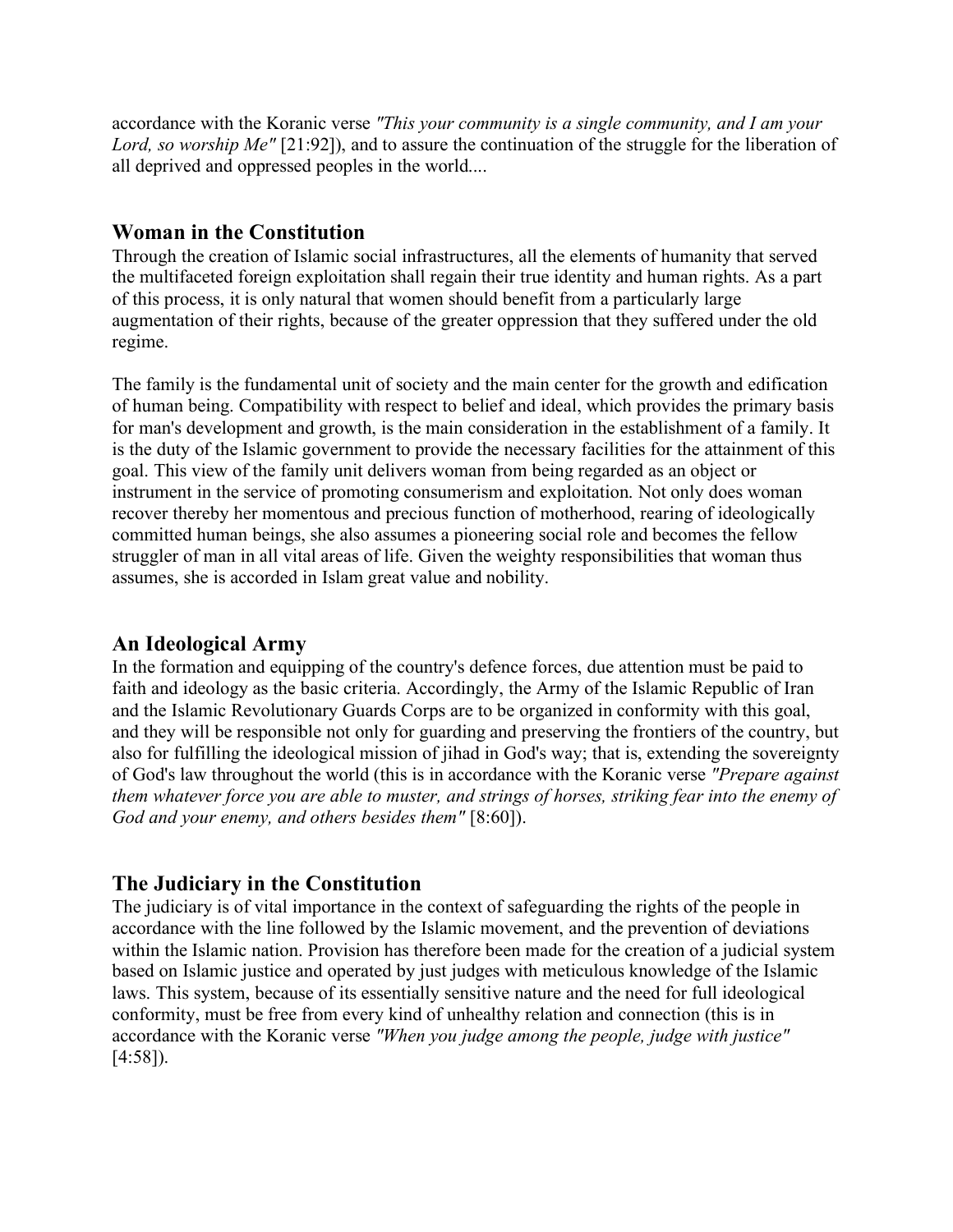## **Executive Power**

Considering the particular importance of the executive power in implementing the laws and ordinances of Islam for the sake of establishing the rule of just relations over society, and considering, too, its vital role in paving the way for the

attainment of the ultimate goal of life, the executive power must work toward the creation of an Islamic society. Consequently, the confinement of the executive power within any kind of complex and inhibiting system that delays or impedes the attainment of this goal is rejected by Islam. Therefore, the system of bureaucracy, the result and product of old forms of government, will be firmly cast away, so that an executive system that functions efficiently and swiftly in the fulfillment of its administrative commitments comes into existence.

## **Mass-Communication Media**

The mass-communication media, radio and television, must serve the diffusion of Islamic culture in pursuit of the evolutionary course of the Islamic Revolution. To this end, the media should be used as a forum for healthy encounter of different ideas, but they must strictly refrain from diffusion and propagation of destructive and anti-Islamic practices....

#### **Representatives**

The Assembly of Experts, composed of representatives of the people, completed its task of framing the Constitution, on the basis of the draft proposed by the government as well as all the proposals received from different groups of the people, in one hundred and seventy-five articles arranged in twelve chapters, in 1979, and in accordance with the aims and aspirations set out above, with the hope that this century will witness the establishment of a universal holy government and the downfall of all others.

# **Chapter I General Principles**

#### **Article 1 [Form of Government]**

The form of government of Iran is that of an Islamic Republic, endorsed by the people of Iran on the basis of their longstanding belief in the sovereignty of truth and Koranic justice, in the referendum of 29 and 30 March 1979, through the affirmative vote of a majority of 98.2% of eligible voters, held after the victorious Islamic Revolution led by Imam Khumayni.

#### **Article 2 [Foundational Principles]**

The Islamic Republic is a system based on belief in:

- 1) the One God (as stated in the phrase *"There is no god except Allah"*), His exclusive
	- sovereignty and right to legislate, and the necessity of submission to His commands;
- 2) Divine revelation and its fundamental role in setting forth the laws;
- 3) the return to God in the Hereafter, and the constructive role of this belief in the course of man's ascent towards God;
- 4) the justice of God in creation and legislation;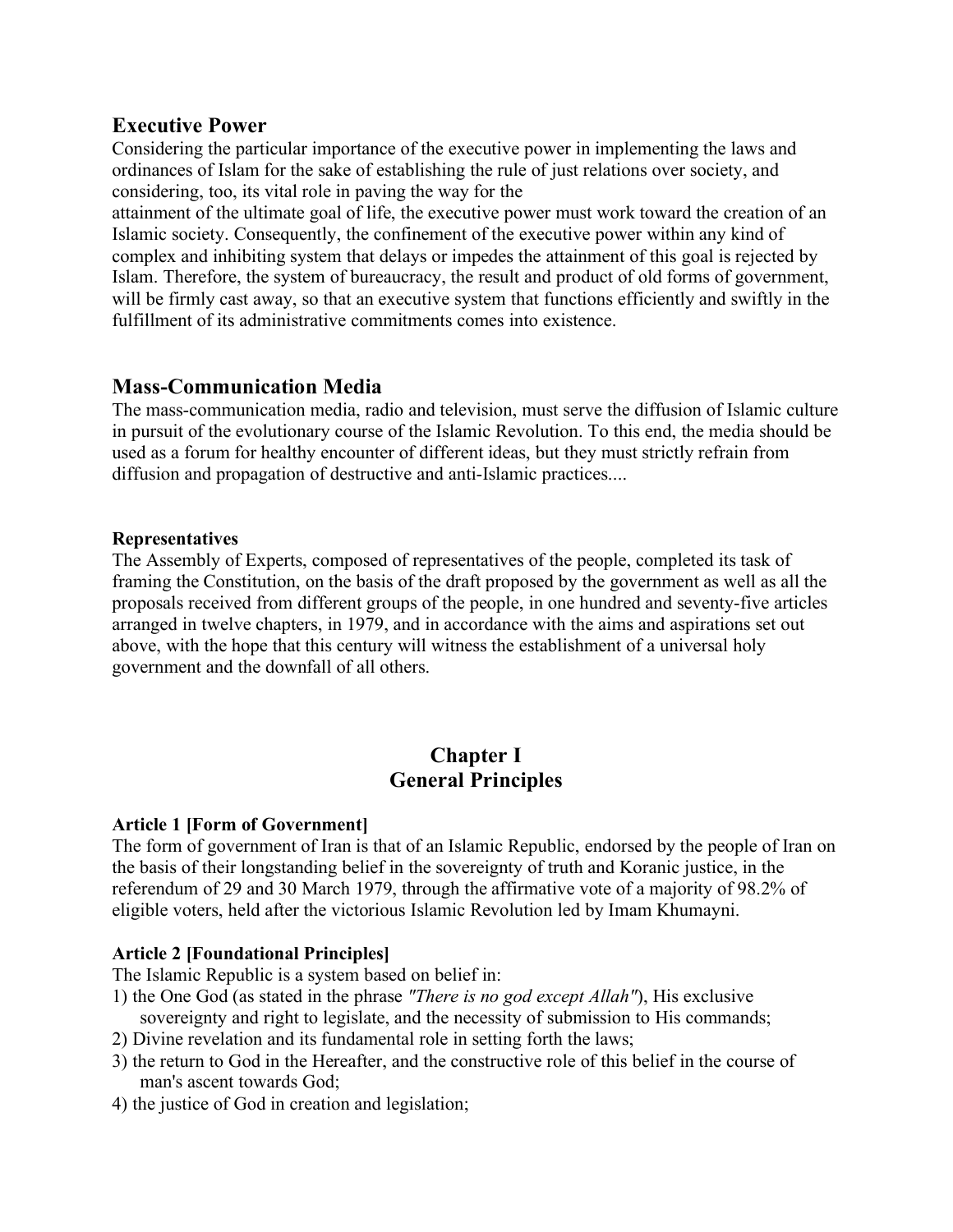- 5) continuous leadership and perpetual guidance, and its fundamental role in ensuring the uninterrupted process of the revolution of Islam;
- 6) the exalted dignity and value of man, and his freedom coupled with responsibility before God...

## **Article 3 [State Goals]**

In order to attain the objectives specified in Article 2, the government of the Islamic Republic of Iran has the duty of directing all its resources to the following goals:

- 1) the creation of a favorable environment for the growth of moral virtues based on faith and piety and the struggle against all forms of vice and corruption;
- 2) raising the level of public awareness in all areas, through the proper use of the press, mass media, and other means;
- 3) free education and physical training for everyone at all levels, and the facilitation and expansion of higher education;
- 4) strengthening the spirit of inquiry, investigation, and innovation in all areas of science, technology, and culture, as well as Islamic studies, by establishing research centers and encouraging researchers;
- 5) the complete elimination of imperialism and the prevention of foreign influence;
- 6) the elimination of all forms of despotism and autocracy and all attempts to monopolize power;
- 7) ensuring political and social freedoms within the framework of the law;
- 8) the participation of the entire people in determining their political, economic, social, and cultural destiny;
- 9) the abolition of all forms of undesirable discrimination and the provision of equitable opportunities for all, in both the material and the intellectual spheres;
- 10) the creation of a correct administrative system and elimination of superfluous government organizations;
- 11) all round strengthening of the foundations of national defence to the utmost degree by means of universal military training for the sake of safeguarding the independence, territorial integrity, and the Islamic order of the country;
- 12) the planning of a correct and just economic system, in accordance with Islamic criteria, in order to create welfare, eliminate poverty, and abolish all forms of deprivation with respect to food, housing, work, health care, and the provision of social insurance for all;
- 13) the attainment of self-sufficiency in scientific, technological, industrial, agricultural, and military domains, and other similar spheres;
- 14) securing the multifarious rights of all citizens, both women and men, and providing legal protection for all, as well as the equality of all before the law;
- 15) the expansion and strengthening of Islamic brotherhood and public cooperation among all the people;
- 16) framing the foreign policy of the country on the basis of Islamic criteria, fraternal commitment to all Muslims, and unsparing support to the freedom fighters of the world.

## **Article 4 [Islamic Principle]**

All civil, penal financial, economic, administrative, cultural, military, political, and other laws and regulations must be based on Islamic criteria. This principle applies absolutely and generally to all articles of the Constitution as well as to all other laws and regulations, and the wise persons of the Guardian Council are judges in this matter.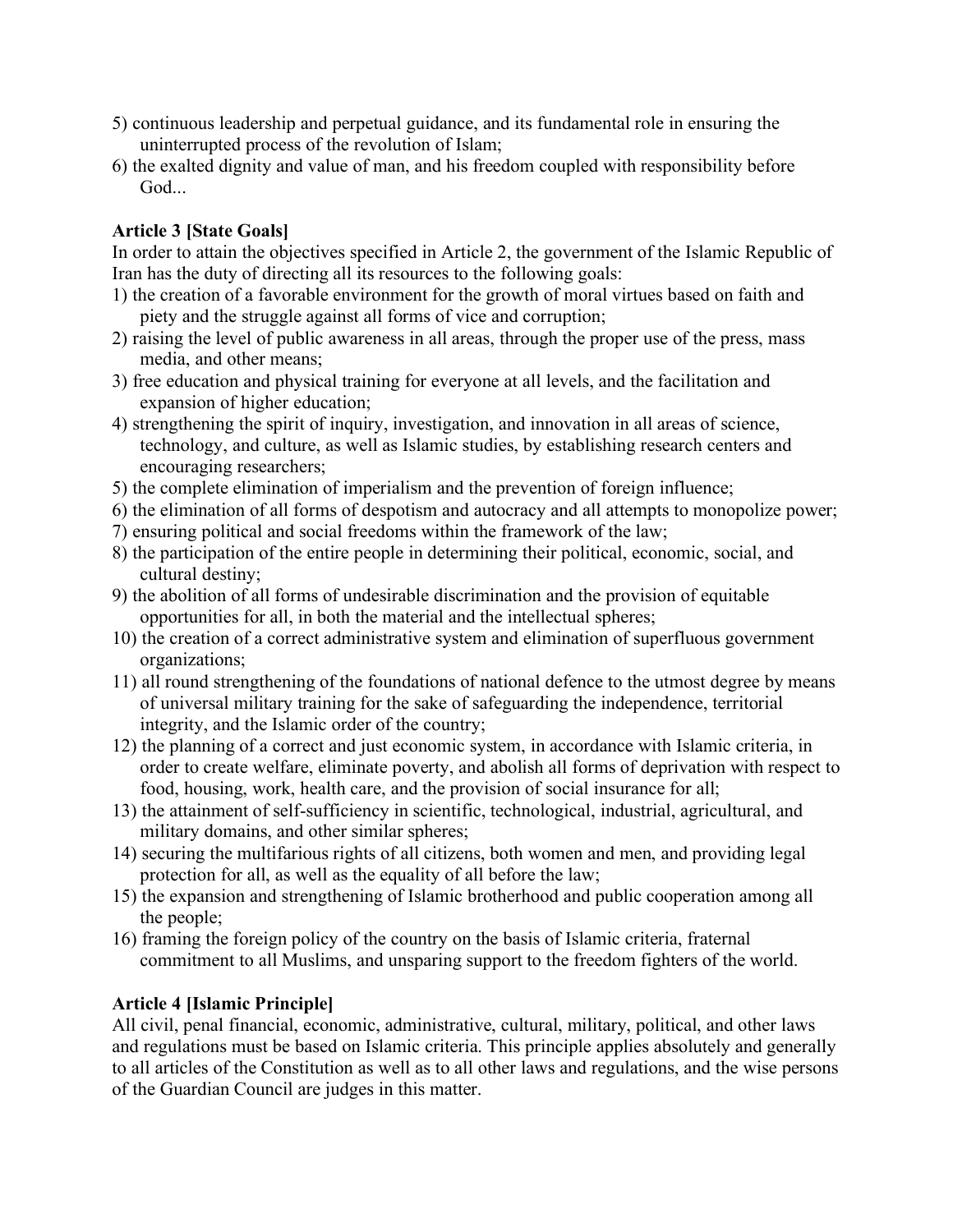#### **Article 5 [Office of Religious Leader]**

During the occultation of the Wali al-'Asr (may God hasten his reappearance), the leadership of the Ummah [Muslim community] devolve upon the just and pious person, who is fully aware of the circumstances of his age, courageous, resourceful, and possessed of administrative ability, will assume the responsibilities of this office in accordance with Article 107.

#### **Article 6 [Administration of Affairs]**

In the Islamic Republic of Iran, the affairs of the country must be administered on the basis of public opinion expressed by the means of elections, including the election of the President, the representatives of the Islamic Consultative Assembly, and the members of councils, or by means of referenda in matters specified in other articles of this Constitution.

## **Article 11 [Unity of Islam Principle]**

In accordance with the sacred verse of the Koran *"This your community is a single community, and I am your Lord, so worship Me"* [21:92], all Muslims form a single nation, and the government of the Islamic Republic of Iran have the duty of formulating its general policies with a view to cultivating the friendship and unity of all Muslim peoples, and it must constantly strive to bring about the political, economic, and cultural unity of the Islamic world.

## **Article 12 [Official Religion]**

The official religion of Iran is Islam and the Twelver Ja'fari school, and this principle will remain eternally immutable. Other Islamic schools are to be accorded full respect, and their followers are free to act in accordance with their own jurisprudence in performing their religious rites....

#### **Article 13 [Recognized Religious Minorities]**

Zoroastrian, Jewish, and Christian Iranians are the only recognized religious minorities, who, within the limits of the law, are free to perform their religious rites and ceremonies, and to act according to their own canon in matters of personal affairs and religious education.

# **Chapter II The Official Language, Script, Calendar, and Flag of the Country**

#### **Article 15 [Official Language]**

The Official Language and script of Iran, the lingua franca of its people, is Persian. Official documents, correspondence, and texts, as well as text-books, must be in this language and script. However, the use of regional and tribal languages in the press and mass media, as well as for teaching of their literature in schools, is allowed in addition to Persian.

#### **Article 16 [Arabic Language]**

Since the language of the Koran and Islamic texts and teachings is Arabic, and since Persian literature is thoroughly permeated by this language, it must be taught after elementary level, in all classes of secondary school and in all areas of study.

## **Article 17 [Official Calendar]**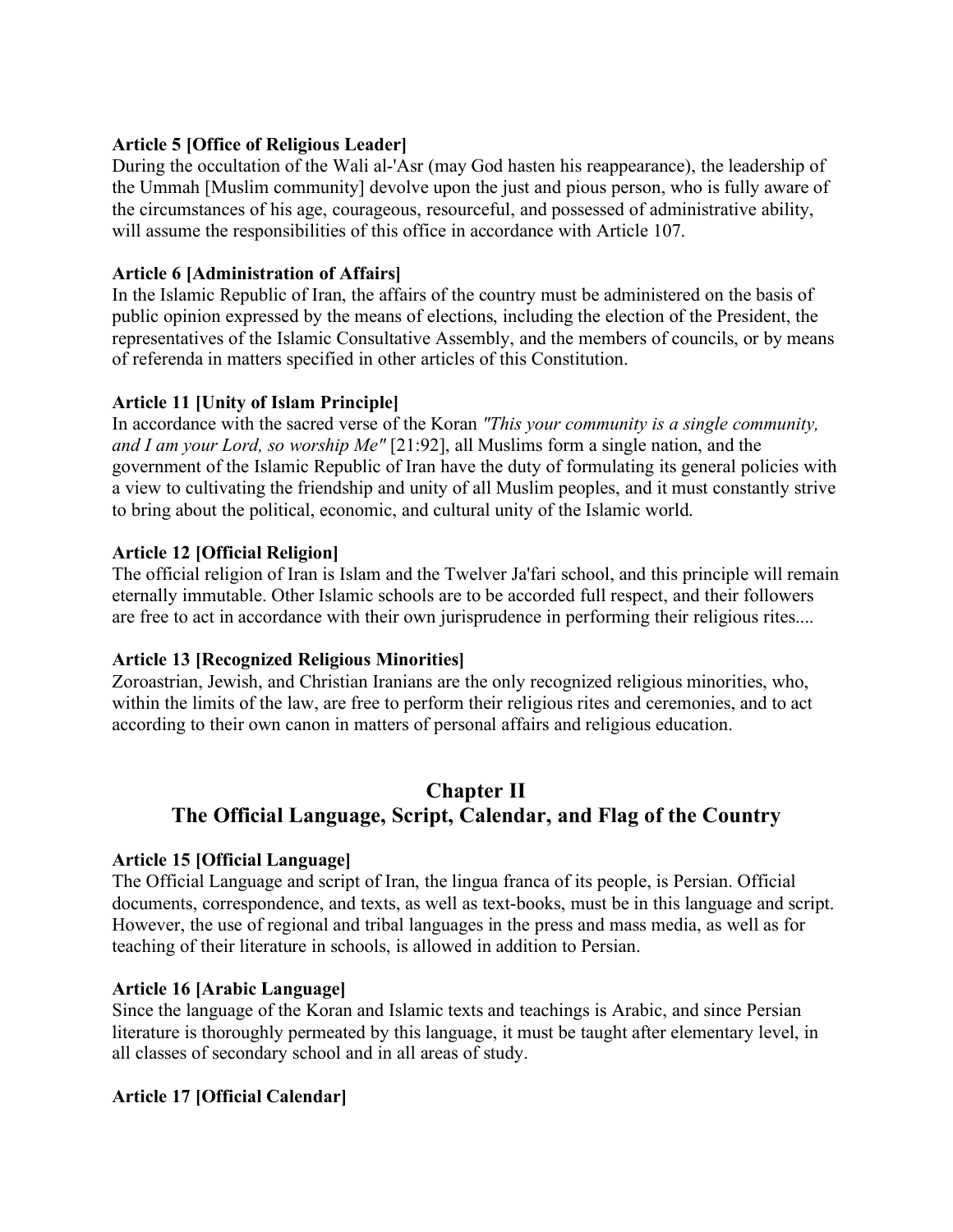The Official Calendar of the country takes as its point of departure the migration of the Prophet of Islam – God's peace and blessings upon him and his Family.... The official weekly holiday is Friday.

#### **Article 18 [Official Flag]**

The Official Flag of Iran is composed of green, white, and red colors, with the special emblem of the Islamic Republic, together with the State Motto.

# **Chapter V The Right of National Sovereignty**

#### **Article 56 [Divine Right of Sovereignty]**

Absolute sovereignty over the world and man belongs to God, and it is He Who has made man master of his own social destiny. No one can deprive man of this divine right, nor subordinate it to the vested interests of a particular individual or group. The people are to exercise this divine right in the manner specified in the following articles.

#### **Article 57 [Separation of Powers]**

The powers of government in the Islamic Republic are vested in the legislature, the judiciary, and the executive powers, functioning under the supervision of the absolute religious Leader and the Leadership of the Ummah, in accordance with the forthcoming articles of this Constitution. These powers are independent of each other.

# **Chapter VI The Legislative Powers**

#### **Article 62 [Election of the Islamic Consultative Assembly]**

- (1) The Islamic Consultative Assembly is constituted by the representatives of the people elected directly and by secret ballot.
- (2) The qualifications of voters and candidates, as well as the nature of election, will be specified by law.

#### **Article 72 [Limits]**

The Islamic Consultative Assembly cannot enact laws contrary to the official religion of the country or to the Constitution. It is the duty of the Guardian Council to determine whether a violation has occurred, in accordance with Article 96.

#### **Article 91 [Guardian Council]**

With a view to safeguard the Islamic ordinances and the Constitution, in order to examine the compatibility of the legislation passed by the Islamic Consultative Assembly with Islam, a council to be known as the Guardian Council is to be constituted with the following composition:

(1) six religious men, conscious of the present needs and the issues of the day, to be selected by the Leader, and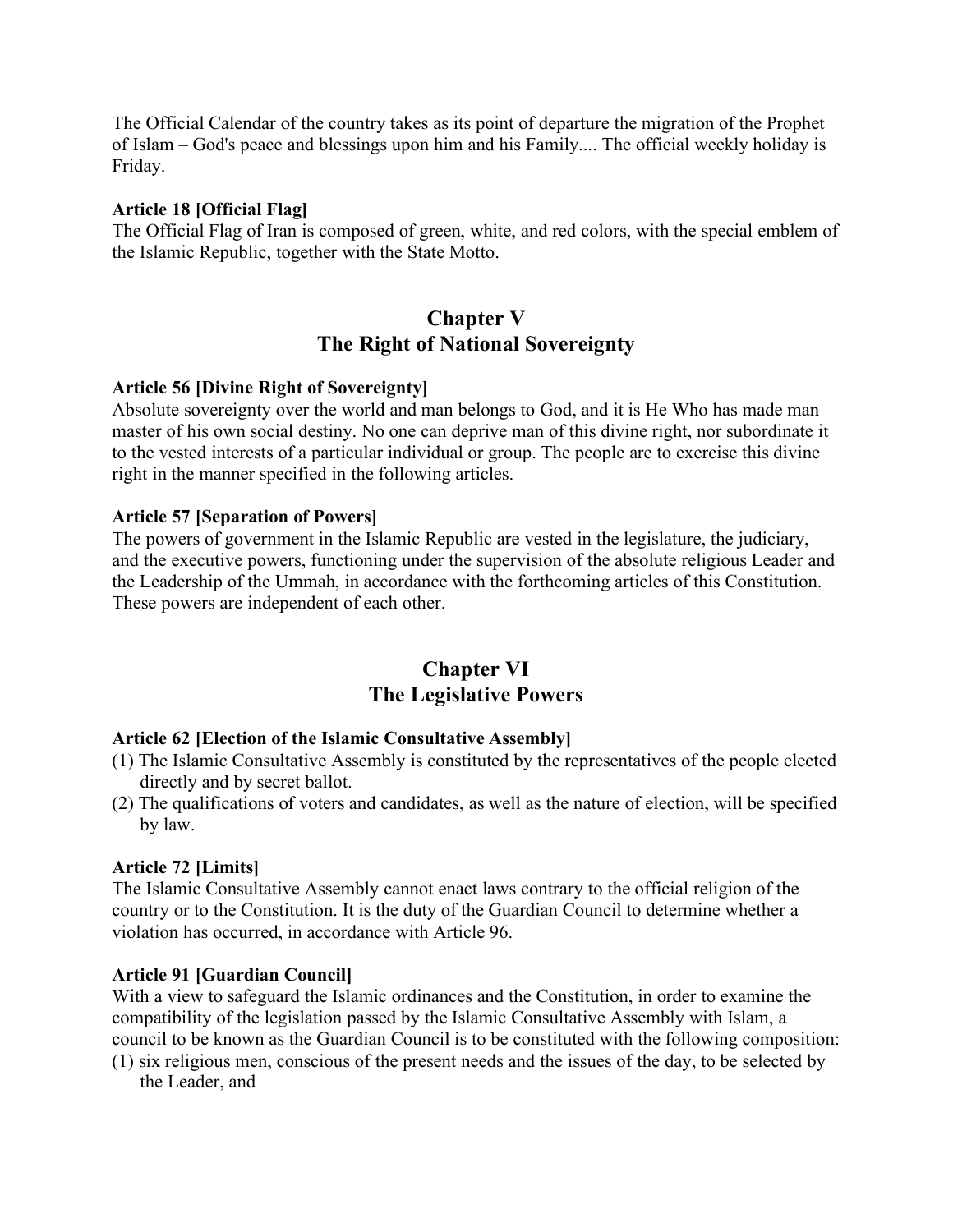(2) six jurists, specializing in different areas of law, to be elected by the Islamic Consultative Assembly from among the Muslim jurists nominated by the Head of the Judicial Power.

#### **Article 94 [Review of Legislation]**

All legislation passed by the Islamic Consultative Assembly must be sent to the Guardian Council. The Guardian Council must review it within a maximum of ten days from its receipt with a view to ensuring its compatibility with the criteria of Islam and the Constitution. If it finds the legislation incompatible, it will return it to the Assembly for review. Otherwise the legislation will be deemed enforceable.

#### **Article 98 [Authoritative Interpretation]**

The authority of the interpretation of the Constitution is vested with the Guardian Council, which is to be done with the consent of three-fourths of its members.

# **Chapter VIII The Leader or Leadership Council**

#### **Article 107 [Religious Leader]**

- (1) After the demise of Imam Khumayni, the task of appointing the Leader shall be vested with the experts elected by the people. The experts will review and consult among themselves concerning all the religious men possessing the qualifications specified in Articles 5 and 109....
- (2) The Leader is equal with the rest of the people of the country in the eyes of law.

#### **Article 109 [Leadership Qualifications]**

- (1) Following are the essential qualifications and conditions for the Leader:
	- a. Scholarship, as required for performing the functions of religious leader in different fields.
	- b. Justice and piety, as required for the leadership of the Islamic Ummah.
	- c. Right political and social perspicacity, prudence, courage, administrative facilities, and adequate capability for leadership.
- (2) In case of multiplicity of persons fulfilling the above qualifications and conditions, the person possessing the better jurisprudential and political perspicacity will be given preference.

# **Chapter IX The Executive Power**

#### **Article 113 [President]**

After the office of Leadership, the President is the highest official in the country. His is the responsibility for implementing the Constitution and acting as the head of the executive, except in matters directly concerned with the office of the Leadership.

#### **Article 122 [Responsibility]**